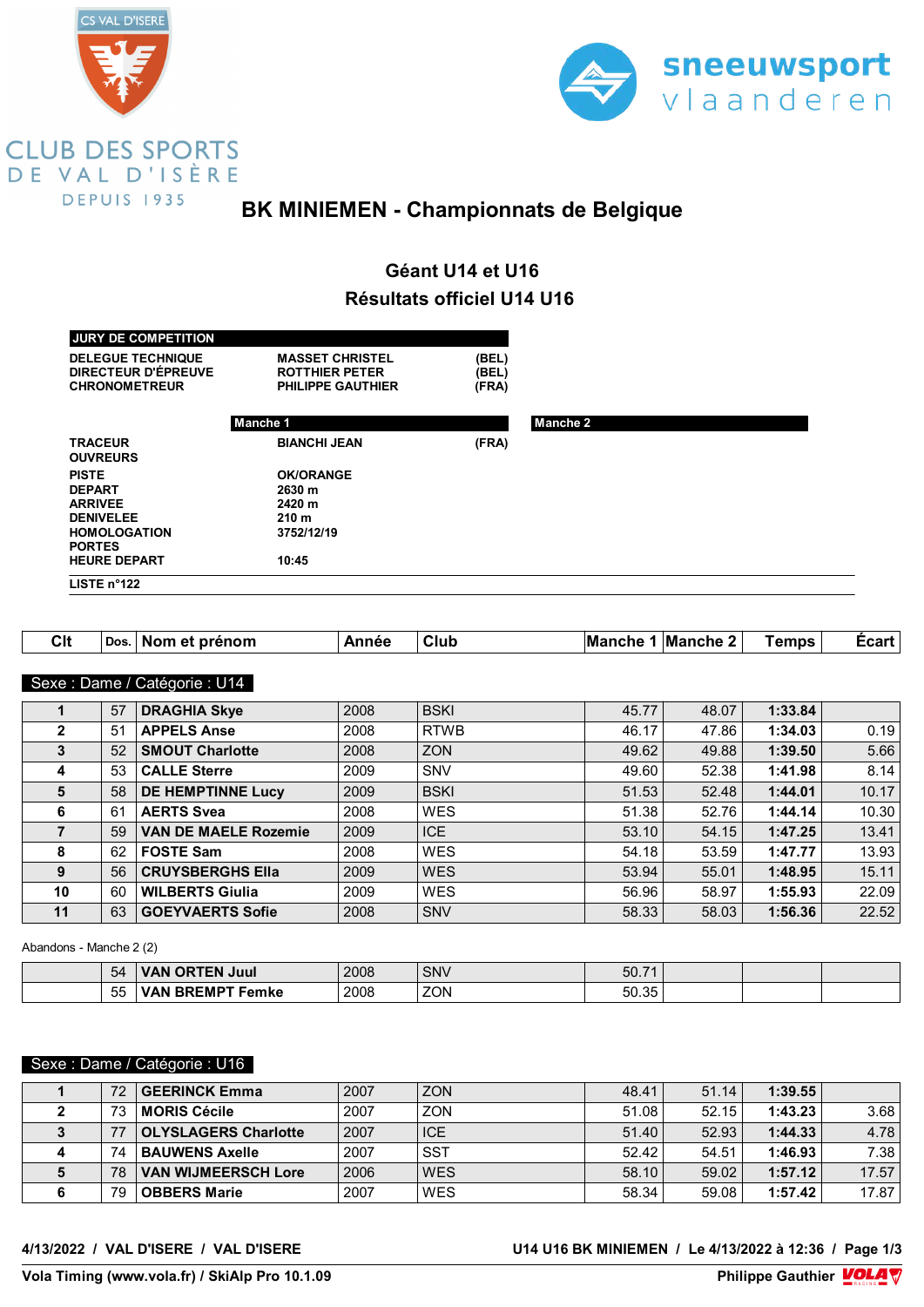#### **BK MINIEMEN - Championnats de Belgique**

#### **Géant U14 et U16 Résultats officiel U14 U16**

| Clt                         |    | Dos. Nom et prénom     | Année | Club        |       | Manche 1 Manche 2 | <b>Temps</b> | Écart |
|-----------------------------|----|------------------------|-------|-------------|-------|-------------------|--------------|-------|
| Abandons - Manche 1 (1)     |    |                        |       |             |       |                   |              |       |
|                             | 71 | <b>DRAGHIA Aida</b>    | 2006  | <b>BSKI</b> |       | 48.22             |              |       |
| Abandons - Manche 2 (1)     |    |                        |       |             |       |                   |              |       |
|                             | 75 | <b>LOUWAGIE Louise</b> | 2006  | <b>RTWB</b> | 45.57 |                   |              |       |
| Disqualifiés - Manche 2 (1) |    |                        |       |             |       |                   |              |       |
|                             | 76 | <b>PINCHART Anthea</b> | 2007  | <b>RTWB</b> | 46.83 |                   |              |       |

# **CHANOWER SEXE : PHILIPPE GAUGHIER PHILIPPE GAUGHIER PHILIPPE GAUGHIER CHANGIER CONDUM**

|              | 83 | <b>VAN BEVER Matthias</b>   | 2008 | <b>ICE</b>  | 48.27   | 48.17   | 1:36.44 |       |
|--------------|----|-----------------------------|------|-------------|---------|---------|---------|-------|
| $\mathbf{2}$ | 84 | <b>BRIES Tibo</b>           | 2008 | <b>ASP</b>  | 47.69   | 49.34   | 1:37.03 | 0.59  |
| 3            | 82 | <b>VAN DEN BOGAERT Lars</b> | 2009 | <b>ICE</b>  | 48.26   | 50.73   | 1:38.99 | 2.55  |
| 4            | 81 | <b>BELLENS Siebe</b>        | 2008 | <b>ZON</b>  | 50.22   | 51.87   | 1:42.09 | 5.65  |
| 5            | 92 | <b>LINTERMANS Mats</b>      | 2009 | <b>SNV</b>  | 51.50   | 50.64   | 1:42.14 | 5.70  |
| 6            | 95 | <b>ZAMPARUTTI Noah</b>      | 2009 | <b>RTWB</b> | 52.21   | 52.12   | 1:44.33 | 7.89  |
|              | 88 | <b>MUSIEK Victor</b>        | 2008 | <b>RTWB</b> | 52.05   | 53.05   | 1:45.10 | 8.66  |
| 8            | 85 | <b>BAIVERLIN Ferre</b>      | 2009 | <b>SNV</b>  | 51.28   | 53.94   | 1:45.22 | 8.78  |
| 9            | 91 | <b>DUERINCKX Xander</b>     | 2008 | <b>SNV</b>  | 53.84   | 53.92   | 1:47.76 | 11.32 |
| 10           | 90 | <b>VAN HECKE Eliot</b>      | 2008 |             | 54.82   | 54.49   | 1:49.31 | 12.87 |
| 11           | 87 | <b>BYNENS Damiaan</b>       | 2008 | <b>SNV</b>  | 53.42   | 56.74   | 1:50.16 | 13.72 |
| 12           | 93 | <b>MARCHAL Simon</b>        | 2008 | <b>RTWB</b> | 1:00.61 | 59.62   | 2:00.23 | 23.79 |
| 13           | 89 | <b>DEMEULENAERE Joseph</b>  | 2008 | <b>ICE</b>  | 59.65   | 1:01.00 | 2:00.65 | 24.21 |

Absents - Manche 1 (2)

| 86 | <b>BOGAERT Robin</b><br>DEN I<br>VAN | 2009 | <b>ICE</b><br>__   |  |  |
|----|--------------------------------------|------|--------------------|--|--|
| 94 | $\sim$ urn.<br>.nF<br>วททด<br>RNIFR  | 2009 | <b>WES</b><br>/ ∟⊂ |  |  |

Absents - Manche 2 (2)

| 86 | <b>AN DEN BOGAERT Robin</b><br><b>VAN</b>                                | 2009 | <b>ICE</b> |  |  |
|----|--------------------------------------------------------------------------|------|------------|--|--|
| 94 | $\mathsf{L}\mathsf{L}$ I AVERNIER $\mathsf{L}\mathsf{L}$<br>- DE<br>Onno | 2009 | WES        |  |  |

### Sexe : Homme / Catégorie : U16

|                | 102 | <b>BOUAS Christos</b>        | 2006 | SNV         | 45.46 | 47.39 | 1:32.85 |       |
|----------------|-----|------------------------------|------|-------------|-------|-------|---------|-------|
| $\mathbf{2}$   | 101 | <b>VAN ORTEN Stef</b>        | 2006 | <b>SNV</b>  | 45.88 | 47.11 | 1:32.99 | 0.14  |
| 3              | 104 | <b>MELONI Francois</b>       | 2006 | <b>BSKI</b> | 45.82 | 48.14 | 1:33.96 | 1.11  |
| 4              | 103 | <b>MANN?S Robin</b>          | 2007 | <b>RTWB</b> | 46.89 | 50.49 | 1:37.38 | 4.53  |
| 5              | 108 | <b>APPELS Siebe</b>          | 2007 | <b>RTWB</b> | 47.92 | 49.77 | 1:37.69 | 4.84  |
| 6              | 105 | <b>VAN BREMPT Robbe</b>      | 2007 | <b>ZON</b>  | 48.15 | 50.73 | 1:38.88 | 6.03  |
| $\overline{7}$ | 111 | <b>CRUYSBERGHS Mauro</b>     | 2007 | <b>WES</b>  | 49.99 | 50.54 | 1:40.53 | 7.68  |
| 8              | 110 | <b>DE HEMPTINNE Timothy</b>  | 2007 | <b>BSKI</b> | 50.05 | 51.09 | 1:41.14 | 8.29  |
| 9              | 109 | <b>VON MACH Christian</b>    | 2006 | <b>RTWB</b> | 49.09 | 52.82 | 1:41.91 | 9.06  |
| 10             | 118 | <b>VANSTEENKISTE Juul</b>    | 2007 | <b>ICE</b>  | 50.62 | 53.45 | 1:44.07 | 11.22 |
| 11             | 106 | <b>DEJONCKHEERE Gilles</b>   | 2006 | <b>ICE</b>  | 51.76 | 53.44 | 1:45.20 | 12.35 |
| $12 \,$        | 116 | <b>MONTBALIEU Marius</b>     | 2007 | <b>ICE</b>  | 52.74 | 53.42 | 1:46.16 | 13.31 |
| 13             | 113 | <b>DE KINDER Lars</b>        | 2007 | <b>WES</b>  | 55.07 | 56.47 | 1:51.54 | 18.69 |
| 14             | 114 | <b>MEULDERS Jules Moritz</b> | 2007 | <b>WES</b>  | 57.75 | 56.85 | 1:54.60 | 21.75 |

**4/13/2022 / VAL D'ISERE / VAL D'ISERE U14 U16 BK MINIEMEN / Le 4/13/2022 à 12:36 / Page 2/3**